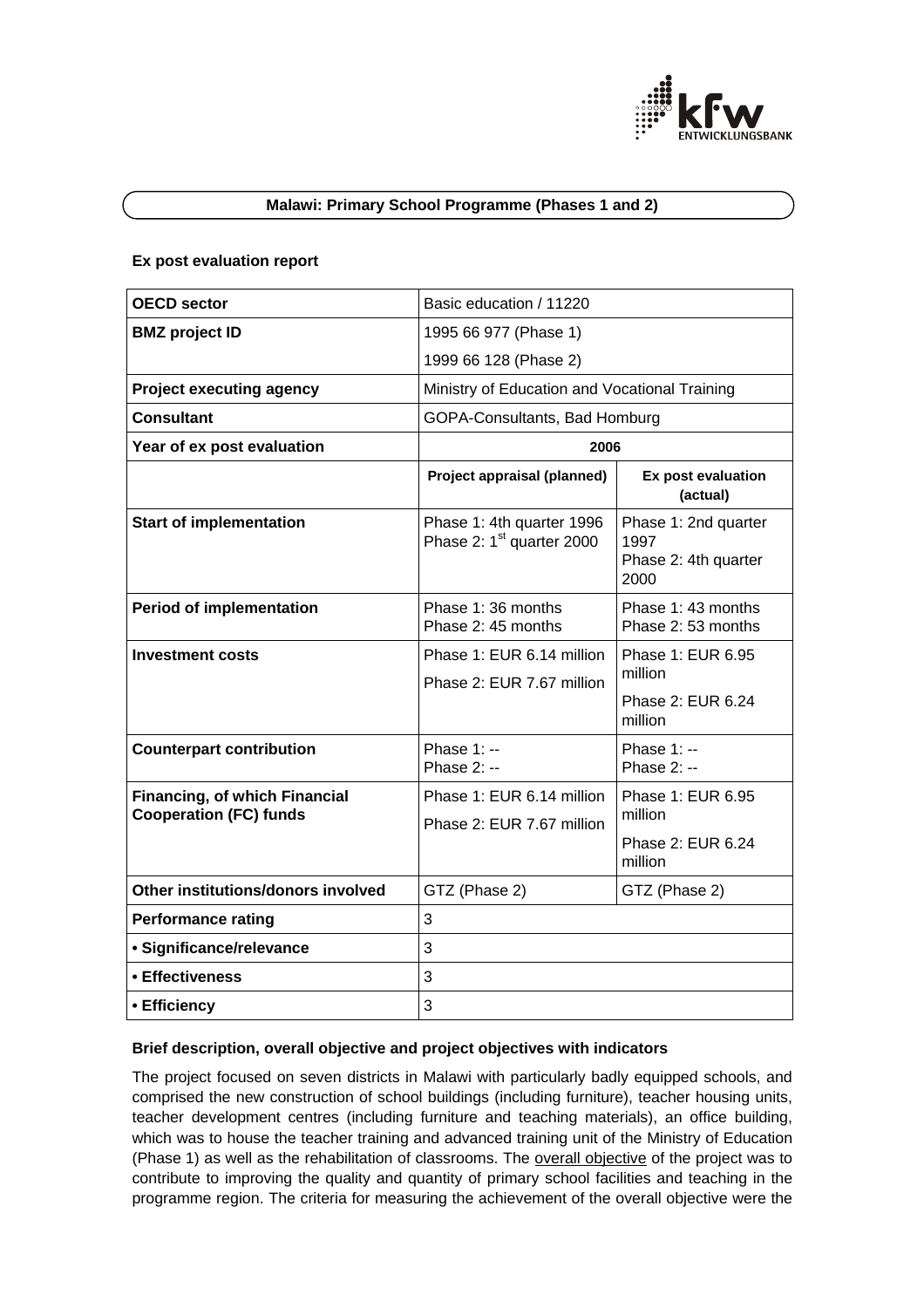primary school completion rate and the net enrolment rate. The programme objective was to make a contribution to sustainably improving the learning and teaching conditions at the schools and teacher training facilities financed under the programme and to ensure their proper use. The criterion to measure the achievement of this objective was a pupil-classroom ratio of at least 50:1 and the adequate use of the teacher development centres for teacher training purposes (at least 30 days per year).

## **Programme design / major deviations from the original programme planning and their main causes**

As scheduled the construction works were implemented in several lots by small Malawi construction firms. Since the construction firms showed deficiencies they had to be closely supervised and controlled by the consultant. The contributions to be rendered by the population remained well below expectations; in particular the production of purpose-made bricks for the walls had to be cancelled due to quality defects. Due to considerable cost increases in Phase 1 which were largely caused by exchange rate movements, the scope of the measures to be implemented was reduced. Overall, only 750 instead of the planned 1,000 classrooms were built or rehabilitated. The number of teacher development centres established was 27 units as compared with 33 planned units. A positive result is that 95 additional teacher housing units were built and this contributed substantially to increasing the attractiveness of the school locations and the satisfaction of the teachers. To support a parallel project implemented in the context of German Technical Cooperation (TC) financing was provided for an office building for the TC promoted Department for Teacher Education and Development. This building had not been included in the original project planning.

#### **Key results of the impact analysis and performance rating**

The national net enrolment rate in Malawi increased from just under 60 % in 1998 to about 80 % in 2005 for boys as well as for girls. The primary school completion rate as an indicator of the quality of education rose on a national average from the low level of 29% in 1998 to 34% in 2005 (which still is not satisfactory). Moreover, substantial deficiencies were detected with regard to the knowledge and skills which pupils had actually acquired. We consider the overall objective as reached by a narrow margin (though with an upward trend).

The indicators for the assessment of the achievement of the programme objective were the adequate utilisation of the classrooms and teacher development centres financed. According to information provided by the consultant (which was also confirmed by random samples we drew ourselves) all facilities are utilised fully or at least to a satisfactory extent. The pupil-classroom ratio in the programme districts – which had originally been extremely high at an average of over 150 pupils per classroom – fell by 25% to 60% and now ranges between 88 and 139 pupils per classroom depending on the district. Taking into consideration an attendance rate of about 75%, the average class size is higher than the requested minimum rate of 50 pupils per classroom. Only due to the construction of new classrooms was it possible to offer lessons during the rainy season for many children. As a result the number of lessons per pupil increased and this, in turn, improved the effectiveness of teaching.

While the number of (mostly) well-trained teachers is just sufficient at all programme schools, the still very high number of pupils in grades 1 to 3 and the often totally insufficient supply of school manuals and teaching materials is a major cause for concern. This situation is a major reason for the unsatisfactory quality of school education, which is also reflected by the high repeat and dropout rates of between 15% and 20% on average. A positive aspect to be mentioned is that the quality of the school buildings is very good and, thus, the buildings have not required any maintenance up to now. Though maintenance will be difficult in the future for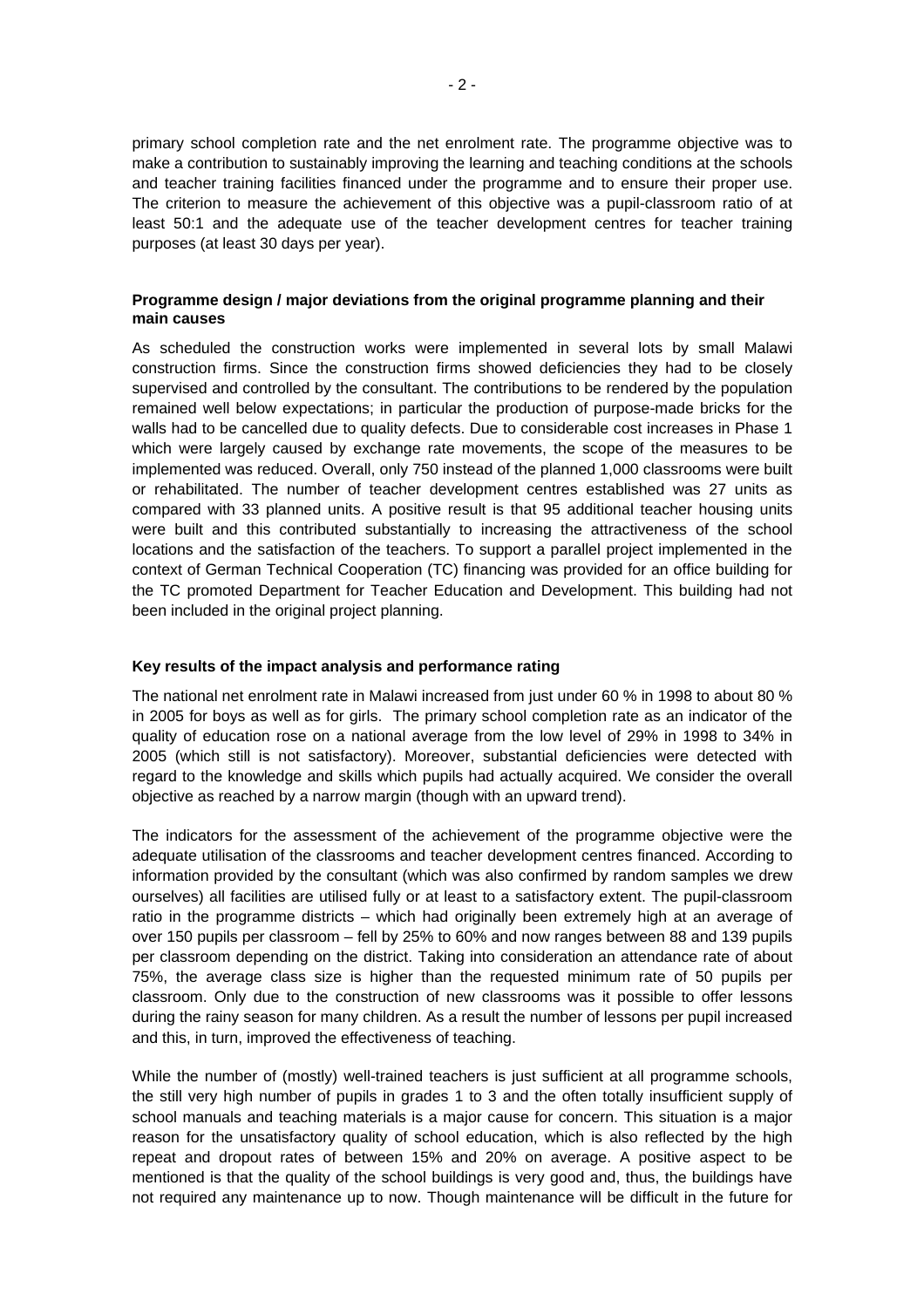lack of money both at the level of the Ministry of Education and the school level, the buildings are expected to have a technical lifetime of at least 15 years.

The project benefits approx. 60,000 pupils every year, who come mostly from poor and very poor families. The very widespread poverty in the country is one reason for the sometimes very low attendance rates, because pupils can frequently not afford to go to school (even though school fees have been abolished) or have to work at least temporarily in order to contribute to the family income. In the 'hunger months' of November through March, i.e. when food reserves are depleted and before the arrival of the new harvest, pupils' performance at school is usually severely restricted and sometimes they are not in the position to attend classes. It has clearly turned out that well-designed school meal programmes help to increase attendance rates.

To sum up, we assess the developmental impact of the programme on the basis of the criteria of efficiency, effectiveness and relevance/significance as follows:

The project made a contribution towards reducing the average pupil-classroom ratio in the programme region, even though the number of pupils attending school has increased. The pupil-classroom ratio continues to be unsatisfactory (in absolute terms) and this clearly indicates that there is still a considerable need for additional classrooms. The sustainability of the investment is limited to a certain extent, which is due to the fact that the provision of maintenance funds is uncertain. The programme's effectiveness is rated as only sufficient (subrating 3).

Due to exchange rate related factors, the unit costs for the construction measures in Phase 1 were substantially higher than estimated, while they were lower than estimated in Phase 2. The volume of funds used to achieve the programme objective was appropriate. The capacity utilisation of the schools is very high, and due to the solid construction of the buildings maintenance costs are very low. Measured by the repetition and dropout rates, the sectoral efficiency, which had already been low at the time of project appraisal, had even deteriorated. Thus, the project's overall effectiveness is rated as slightly insufficient (rating 4).

As regards the contribution of the project to solving the sectoral problems different aspects have to be considered. In terms of quantity (measured by the net enrolment rate), improvements were obviously achieved. In terms of quality of education, however, the situation continues to be unsatisfactory by African standards, even though a slight increase in the completion rate at primary schools was achieved. Given the tremendous pent-up need for school facilities in Malawi, even the complementary and harmonized measures implemented by different donors (school buildings, teacher training and advanced training, reform of curricula, supply of school manuals) could not change this situation. In particular the provision of sufficient qualified teachers is a long-term undertaking. The sub-criterion of significance/relevance is rated as sufficient overall (rating 3).

To achieve the project objectives to a satisfactory degree, further quantitative and qualitative measures are required (including the construction of new school buildings). Such measures are already being implemented or in preparation. The Malawi government is generally willing to implement reforms, and the donors involved have declared their long-term commitment. We judge the developmental effectiveness of the project to be sufficient overall (rating 3).